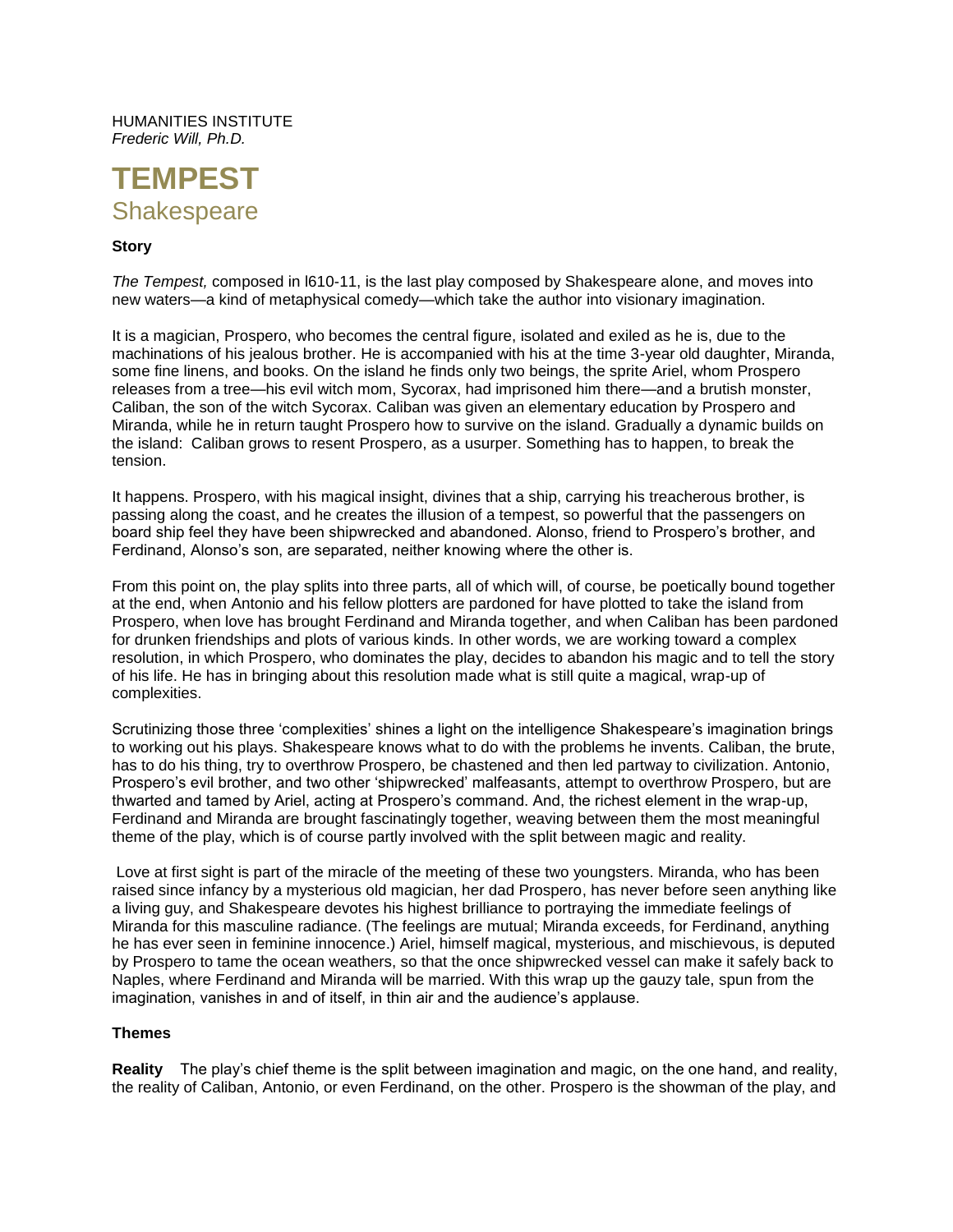determines its direction, by his magical actions. Inside the magic, and Shakespeare speaks to us here, is the reality, often rough, which calls on magic to elevate it.

**Humanity.** A central issue in The Tempest is the clash between pre-human forces—Sycorax and Caliban—and the apparition of the human, Ferdinand, who for Miranda is the first appearance of the human, and godly. The author urges us to consider the human as a rare beautiful presence.

## **Characters**

**Prospero** is a quixotic old magician, with great fidelity to his beloved daughter, lasting scorn for his treacherous brother, and a great sense of showmanship. It is he, we have to think, who has imagined the whole tale about his own magical imagination.

**Miranda** is Prospero's daughter, who has been with him on the island since she was three years old. She sees her first real human when her father creates the tempest-shipwreck; she is overwhelmed by the beauty of Ferdinand. Of course all she has seen, to that date, is her Father, Ariel, and the beastly Caliban.

**Caliban** is the half human half monster, suppressed by Prospero—once the beast had tried to rape Miranda—who knows not only brutishness, but the magical sounds of silence and bird cries on the island.

#### MAJOR CHARACTERS

## PROSPERO (Open)

**Overview** Prospero is 'the right duke of Milan' in Shakespeare's *Tempest*, which is to say that he has been seditiously replaced by his brother Sebastian. Sebastian, profiting from the bookish and withdrawn nature of his brother, has arranged to undermine his brother's rule, and to banish him into exile. As we enter the drama, Prospero and his daughter Miranda, who have been stranded for over ten years on an exile island, gather that a ship is passing, on which ride, among others, Prospero's evil brother and the King of Naples, compliant with the plot to eliminate Prospero. The tempest is the total chaos brought down upon the travellers, as Prospero—an angry and effective sorcerer--calls all hell down onto the passers by.

**Character** Prospero is bookish and a sorcerer—a blend of traits common enough in mediaeval European (and other) mythologies of high personal effectiveness. (One thinks of the whole Faust theme, of Merlin, or of Euripides' Medea.) The books that are his life are, we presume, those which enact a drama of magic chaos on a largely unwitting boatload of travellers. The culmination of Prospero's fantasy is to protect and marry off his lovely daughter, Miranda, who luckily finds her first sight of man in the handsome Fernando, son of the King of Naples. Reclaiming his own usurped power, Prospero nonetheless exercises mercy and reconciliation, in the end, toward the fellow performers in Shakespeare's fantasy.

**Parallels** From Medea to Merlin,--a Welsh sorcerer and mage in the l2th century Welsh hinterland, and at the Court of Arthur--the figure who tinkers with black arts has been of consistent interest to high literature. The imagination required of the artistic creator resembles—in certain surface ways, at least- the prestidigitation required of the sorcerer. Prospero, sorcerer par excellence, is at the same time the supreme artist; 'we are such stuff as dreams are made on' is an unsurpassed formulation of the world seen by a great dramatist, who has conjured up a palette of 'characters' out of nothing, and revels in their momentary presence.

### **Illustrative moments**

**Paternal** Prospero's daughter, Miranda, is at the play's opening just entering the life stage, early teens, when she wants to know who she is and where she came from. Prospero explains carefully: 'I have done nothing but in care of thee, my dear one, thee, my daughter, who art ignorant of what thou art, naught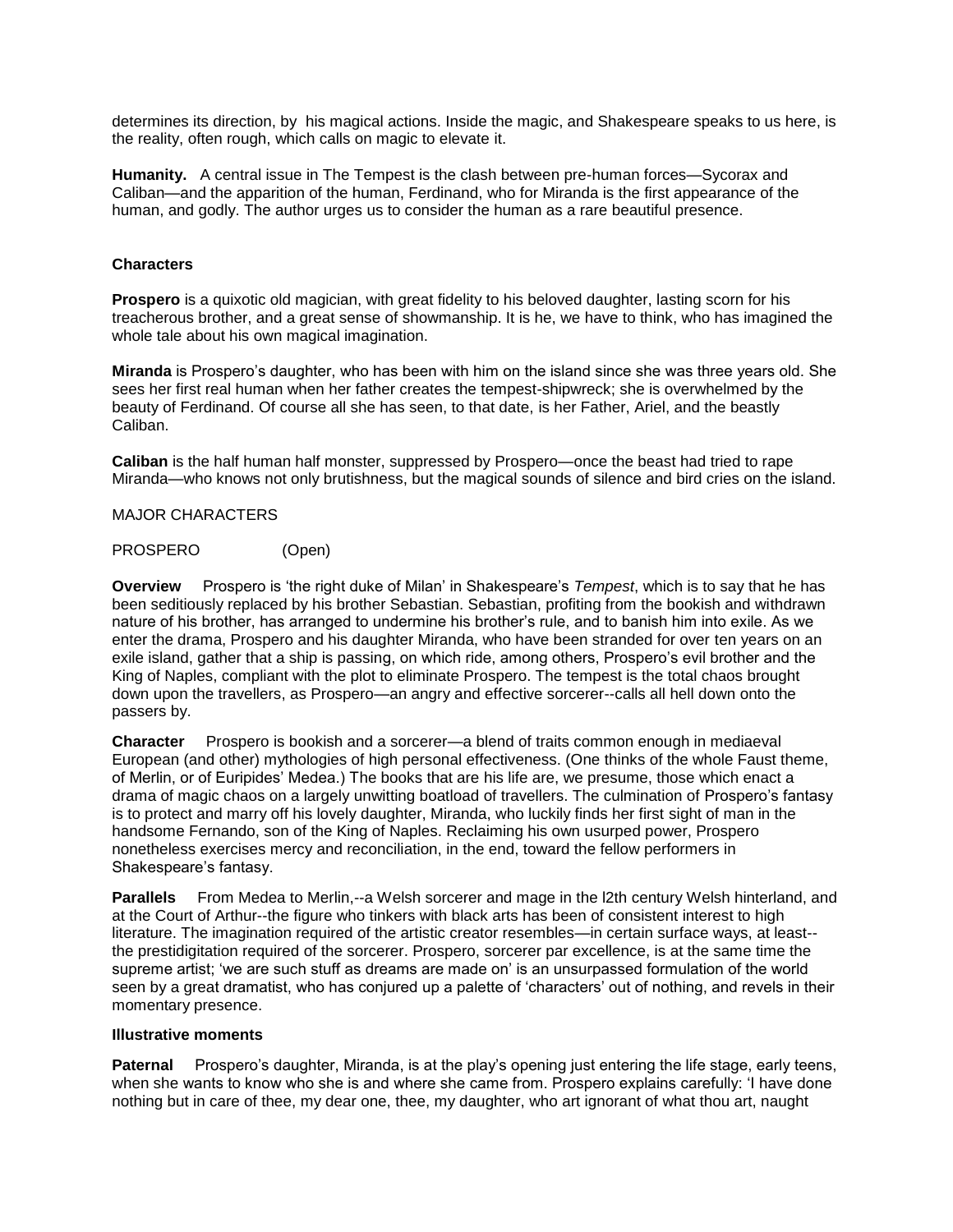knowing of whence I am…' Whereupon, Prospero proceeds to explain his background and banishment, his life in his island cave, the motives behind the tempest, and finally to confirm that her birth was noble. But dad pushes farther, asking Miranda: 'what seest thou else in the dark backward and abysm of time?'

**Resentful** Prospero explains to Miranda the dirty conspiracy launched against him by his brother, Antonio, 'the usurping Duke of Milan.' He points out that the King of Naples, 'being an enemy to me inveterate,' has worked in collusion with Antonio, Prospero's brother, 'to extirpate me and mine out of the dukedom…' The account culminates in a description of 'a treacherous army' levied , which in the dead of night snatched away Prospero 'and thy crying self,' Miranda, in a basic coup d'état kidnapping. Fortunately Prospero was beloved of his people, so that an assassination attempt was out of the question, and the most Antonio could do was to put his victims out to sea in a rickety boat.

**Ceremonial** Though deeply fond of his daughter, Miranda, Prospero agrees to let her wed the first man she has seen, the very Fernando, son of the King of Naples, who has been washed ashore by the tempest, and who has never seen such pure beauty as Miranda herself. The couple are thrilled to have this blessing, but note with care the extreme importance Prospero puts on chastity in marriage: he warms Fernando not to 'break her virgin knot before such sanctimonious ceremonies may with full and holy rite be ministered…' To which Fernando replies that his 'honor will never melt into lust…' 'to take away the edge of that day's celebration.'

**Philosophical** As the play nears its end, Prospero grows more explicit about the kind of world the 'world of the tempest' is and has been. 'Our revels now are ended,' he explains to Fernando and Miranda, and 'these our actors were all spirits, and are melted into air…and shall dissolve and, like this insubstantial pageant faded, leave not a rack behind. We are such stuff as dreams are made on, and our little life is rounded with a sleep.' The principal magician folds up his creative carpet of magic, and compares it to art itself, which is both the place where we invest our deepest reality, and a field of insubstantial dreams.

# **Discussion questions**

Does Prospero eventually overcome his bitterness toward his usurping brother? What kind of harmony does he attempt to use, as a replacement for conflict?

Prospero is very demanding in the pre-marital moral code he requires of Fernando and Miranda. Does this severity fit with other aspects of Prospero's character?

Is Prospero abusive in his attitude toward Caliban? Is Prospero insensitive to the brutish pathos of Caliban's condition?

## ARIEL (Agreeable)

**Overview** Ariel serves as a cheerful, earthy, volatile factotum for Prospero, the banished Duke in charge of the island on which Shakespeare's *The Tempest*takes place. The backstory is that Ariel was initially imprisoned in a tree, on the island of *The Tempest,*by the foul mom of Caliban, Sycorax. (Thus, an elegant and volatile sprite, boxed in by a clumsy and brutal dam). Ariel is released from this imprisonment by Prospero, who is shipwrecked on the island, and exercises his magic powers on all the elements of this new domain. Ariel becomes the principal aide and spiritual stimulant to Prospero, as he copes with his domain.

**Character** Ariel is a sprightly earth figure volatile as the air, and forever there to intercede—in Shakespeare's play—on behalf of his less dexterous master, Prospero. Having been entombed in a tree, prior to being freed by Prospero, Ariel shimmers with energy on his release, and is forever popping up where he can assist his master. Interestingly enough, though, that assistance is capricious, as is Ariel; and keeps Prospero himself on his toes. Ariel brings his fanciful surprising presence in the forms of music and fluttering proximity, somewhere, one might say, between a butterfly and a humming bird.

**Parallels** Ariel serves as a symbol sprite for Milton and perhaps, far earlier, for the Biblical writers of the book of Enoch, and for Gnostic spiritual writers. (One sees the volatile spirituality of this half-human creature, at various points in the early mythography of Judeo Christian thought). In contemporary thought,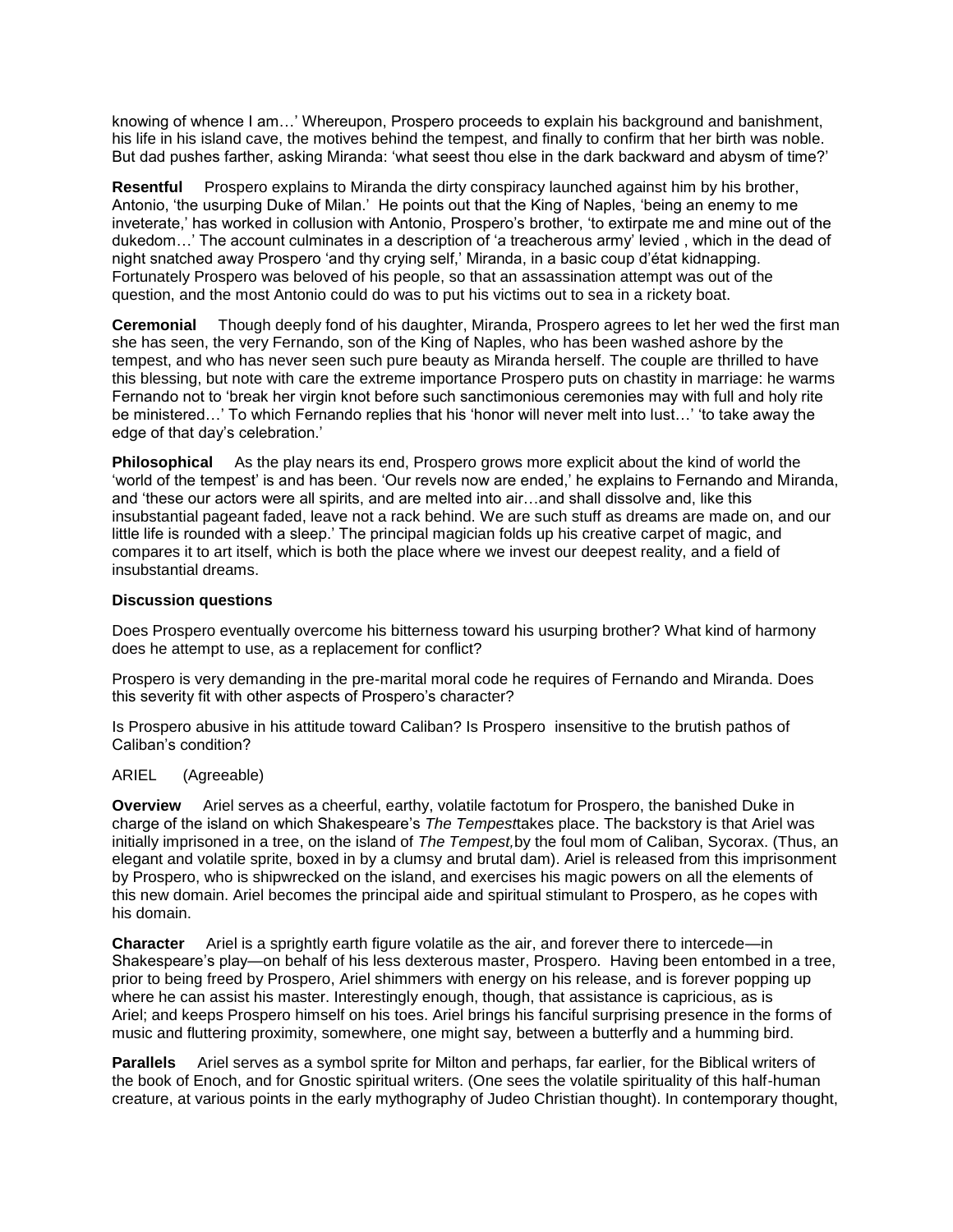Ariel has functioned vigorously in Latin American dramas by Jose Rodo (A*riel,* l900) and Fernando Retamar (*Caliban,*1971). Both writers consider, though from complex and varying angles, the meaning of Ariel as a prisoner of Colonialism—Ariel was imprisoned in a tree, then, on different conditions, promised freedom by Prospero. The argument of anti-colonialism, and its Latin American twist, is eloquently spun by reflections on the nature and fate of Ariel**.**

## **Illustrative moments**

**Hurrah!** In Act I, scene ii, Ariel greets his master for the first time in the play. 'All hail, great master. Grave sir, hail! I come to answer thy best pleasure, be't to fly, to swim, to dive into the fire, to ride on the curled clouds, to thy strong bidding task Ariel and all his quality.' One sees what a polymorphous form Ariel is, and how much more a sprite than a human she is. The inherent gift for magic, in Prospero himself, makes him a god-born kin to the carrier out of magic impulses, which Ariel is.

**Chaos** Immediately after the introductory passage, above (I, ii) Prospero asks Ariel whether he has carried out his commission, to create the tempest with which the play opens. Ariel then proceeds to a very graphic description of the chaos he brought down on the ship he turned topsy turvy: 'I flamed amazement; sometimes I'd divide and burn in many places, to the topmast, the yards and bowsprit, ' and make the seas swell with turmoil. Neptune's 'dread trident' shook in the uproar of the chaos. Which elicits Prospero's praise, for a confusion which would 'infect' anyone's reason.

**Wordsmith** In Act 2, expostulating with Prospero, Ariel deploys his wonderful word and music power, to lead and trick Fernando, the son of the Duke of Naples, who has been separated from his shipmates in the course of the great shipwreck. 'Weeping again the king my father's death, this music crept by me upon the waters,' murmurs Fernando, responding to the musical magic of the hovering and flitting Ariel. Of Fernando's father, drowned for all the young man knows, Ariel plays 'full fathom five thy father lies, of his bones are coral made, those are pearls that were his eyes…' and onward into volleys of enchanted song that bewilder the hearer.

**Policeman** Three varlets, a drunken butler, a jester, flotsam from the shipwrecked boat; all these lowlife, deposited on Prospero's once enchanted isle, but the de facto Ruler of the Isle turns to Ariel to discombobulate these nobodies. Ariel carries out the police assignment with gusto. 'So I charmed their ears, that, calflike they my lowing followed through toothed briers, sharp furzes, pricking goss, and thorns which entered their frail shins.' In the end, Ariel deposited the team of varlet in a filthy pool, wretched scum lodged not far from Prospero's cell. Dainty, frilly, musical, Ariel is at the same time a strongman who can enforce the toughest needs his boss can invent.

# **Discussion questions**

Does Ariel represent some kind of joyful and effective release from constraint—the constraint he will have been trapped in as the prisoner of a tree?

Does Prospero deal as a conqueror or a friend with Ariel? How does Prospero dangle the promise of 'freedom' over Ariel?

Is Ariel above all a musician? How does Ariel describe the effects of music, in discussing the varlets he beguiled in Act. 4, sc. i; ll.175-180)?

# CALIBAN (Unconscientuous)

**Overview** *The Tempest* (1610 ) is one of Shakespeare's great fancy and fantasy plays—cf. *A Midsummer Night's Dream* (1590)—in which elements of human ambitious and conflict are worked out in terms of philosophically complex imaginations. Caliban himself is the product of rumination on the nature of slavery, and of the untutored minimally human, and he requites his master, Prospero, with every kind of obloquy, reserving special loathing for the gift of language,

**Character** 'A savage and deformed slave,' the grotesque hired hand of Prospero, the 'right Duke of Milan,' who has been abandoned on an island—to get him out of the way of inheriting the dukeship of Milan, which his brother is cheating him out of. When we first see Caliban he is busy cursing the usurper of the island, Prospero, for having taken away the island which by rights belongs to Sycorax, the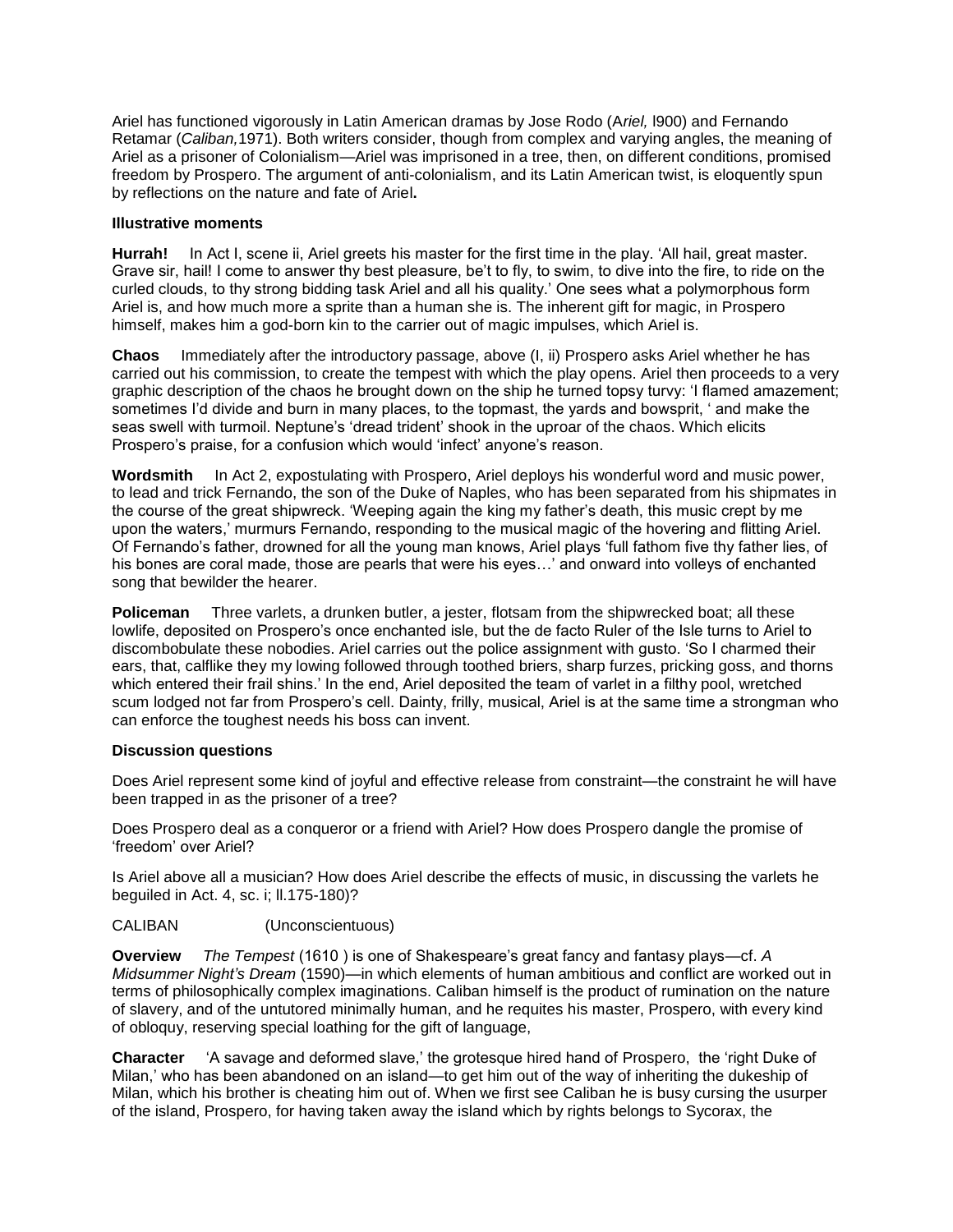deformed mother of Caliban. The backstory, of this long tale of grotesque colonization, which pervades the play, is that Caliban, upon being subdued, quickly attempted to rape Miranda, the lovely young daughter of Prospero.

**Parallels** Circe, in Homer's *Odyssey*, transforms Odysseus' men into swine, and threatens even Odysseus with this fate. (Odysseus is finally too clever for her.) Caliban could have been one of the Circean breed. Two modern works of fiction deal masterfully with the theme of 'bestialization of the human,' or if not that with the place of primitive developmental instinct in humanity. One thinks of Golding's T*he Inheritors* (1955) which tracks the interior path from the Neanderthal to the pre-human condition. Ernest Gaines' wonderful *A Lesson before Dying (*1993) probes the legal process of transforming a 'hog' into a human, thus into an appropriate candidate for capital punishment.

# **Illustrative moments**

**Grumbling** Trinculo and Stephano—jester and butler—tread across Prospero's island, part of the imaginative décor. Caliban, immensely grumbling, addresses them, complaining about his master, Prospero. At first the new arrivals scorn the monster—'a most scurvy monster'—but then Caliban cozies up to them: 'I'll show thee the best springs, I'll pluck thee berries, I'll fish for thee, and get thee wood enough. A plague upon the tyrant that I serve!' Caliban goes on to promise the rare edible lore of the island which he alone is familiar with—pignuts, the nimble marmoset, clustering filberts, young scamels from the rock. (What those are nobody knows!)

**Rebellious** There is much talk in this play, especially on the part of 'the wise Gonzalo,' about the beauties of the 'state of nature.' Caliban hearkens to that talk, proclaiming whenever he can that his natural island has been taken over by a sorcerer—which in a way Prospero is. 'As I told thee before,' he proclaims to the drunken butler, Stephano, 'I am subject to a tyrant, a sorcerer, that by his cunning has cheated me of the island.' Caliban goes on to conspire with Stephano to kill Prospero, and to provide instructions for killing the tyrant in his sleep. Caliban's thinking is ruthless, and yet his new allies are buffoons, so the danger resulting from this plot is limited.

**Plot** Caliban instructs his allies in the best way to kill Prospero, and to take over the island. He goes right to the point: 'tis a custom with him I' the afternoon to sleep. There thou mayst brain him, having first seized his books, for without them he's but a sot.' He goes on to praise the noble plans Prospero has, to build himself a fine house, where he can house his showpiece, his daughter. In the course of recommending this assassination, Caliban shows his envy of the noble colonizer, and his admiration of the beautiful Miranda, who 'surpasseth Sycorax (Caliban's mother) as great'st does least.'

**Sentient** Caliban is more aware than he seems. We see this as his relation to his rebellious allies matures, and they plan to work as a (grotesque) team. He confesses to hearing 'sounds and sweet airs that give delight and hurt not, sometimes a thousand twangling instruments will hum about my ears, and sometimes voices that will make me sleep again.' The magic is ferried in by an 'aery spirit,' Ariel, who is the hench person of Prospero, and carries out much of the magic on the island. In dreams, says Caliban, he will imagine riches so splendid that upon waking 'I cried to dream again.' As he speaks, the whole band of conspirators remains enchanted by the music of Ariel.

## **Discussion questions**

What is Shakespeare's attitude toward Caliban? Does he scorn him, or view him as a promising source of earthly energy?

How do the figures of Caliban and Scycorx help to define the uniquely fantasy-filled world Ariel (and Prospero) inhabit?

In Act II, sc. 1, Gonzalo expatiates on the virtues of the state of nature. Does Caliban represent part of the world that Gonzalo fantasizes about?

# FERDINAND (Open)

**Overview** Ferdinand is son to the King of Naples in Shakespeare's *Tempest*, and is thus by implication on the side which is plotting against Prospero, to remove him from his rightful Dukedom. Significantly,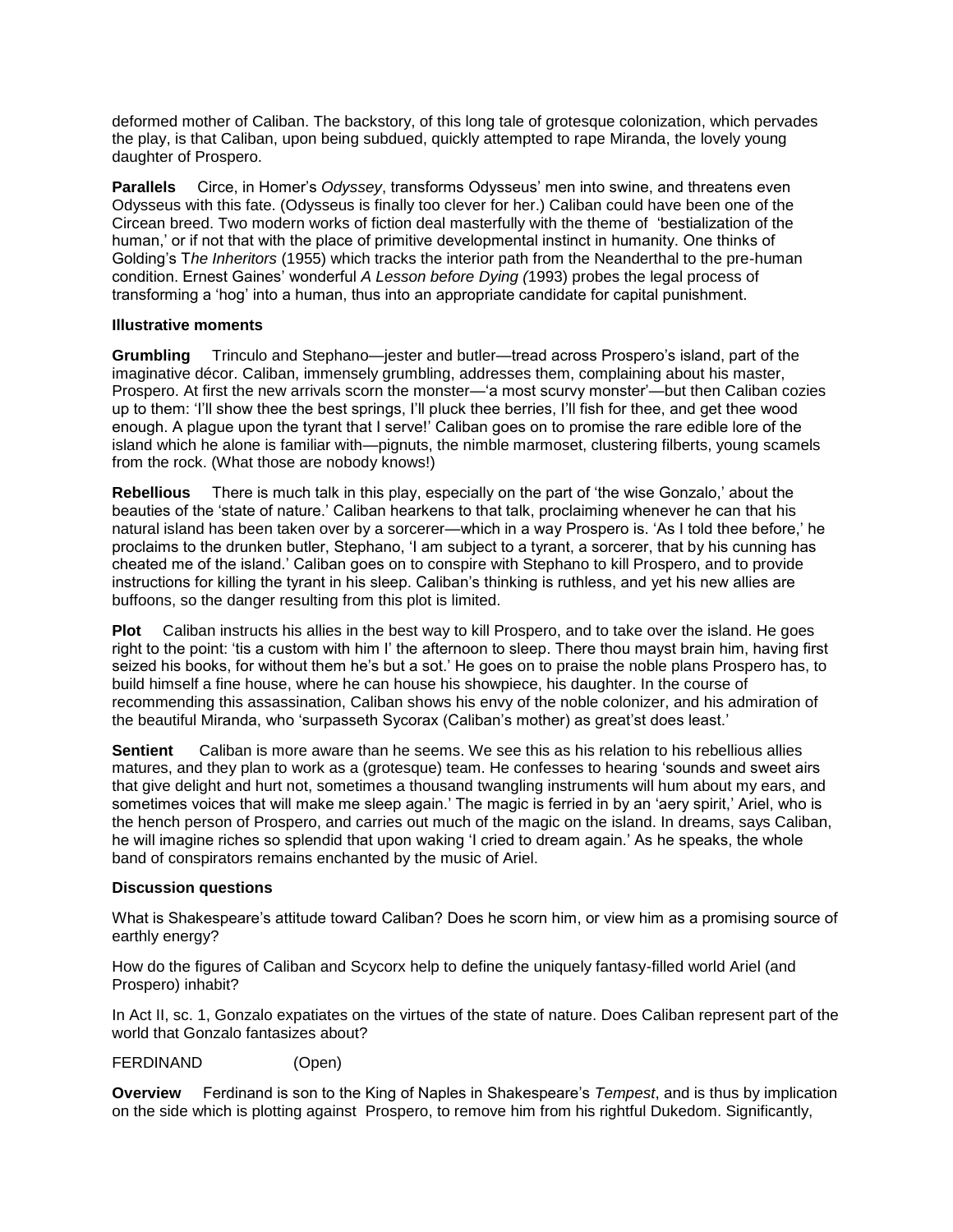however, Ferdinand himself becomes simple collateral damage to the tempest and shipwreck which Prospero works on the passing crew and sailing party. When the surviving boating party assembles, ragged and beat up on the shore of Prospero's island, Ferdinand staggers away from the wreck, and sets off the benign events by which he discovers and finally marries the lovely Miranda, Prospero's daughter. Ferdinand is open to the new, in all its glory.

**Character** Ferdinand comes on shipwrecked and dazed, from the start, for he has been lost from the other victims of Prospero's storm, is presumed dead, and has no idea (of course) of what kind of act of prestidigitation has just hit him. It is in this dazed condition that he comes on Miranda—to whom his initial words are 'O you wonder! If you be maid nor no?' Miranda shyly helps Fernando to self-orient, and the tale of love is opened which will lead by play's end to a beautiful marriage of the two young people, a marriage which includes within it the rejoining of the fractured conflicts of the Kingdom of Naples. Ferdinand himself is all about youth and the discovery of the beauty woman brings into the world.

**Parallels** The beautiful and beguiled male lover is nowhere more fatally described than in Euripides' *Hippolytus*. While it is true that Hippolytus is drawn to guys, he seems destined to be drawn into the fatal orbits of female passion, and to have been led, as fatefully as Ferdinand by Ariel's tunes, toward an inescapable entanglement with the female. Dante, in the *Vita Nuova*describing the passion which drew him to the pre-pubertal Beatrice, portrays the male psyche helplessly enraptured by the carnal spirituality of the female—a bewildering infatuation, in this instance, which interweaves female beauty with the sublimely seductive vision of the (pre-pubertal) Virgin Mary, who irradiates the entire *Commedia*from her post at the summit of *Paradiso.*

## **Illustrative moments**

**Bewildered** Survivor of a dreadful shipwreck—or so the tempest seemed to its victims—Ferdinand wanders over Prospero's island in search of clues and humanity. On this search he comes first on Prospero's daughter, Miranda. He addresses her with amazement. Do you live on this ialand, he asks her, and then, 'if you be maid or no.' He is in an Adamic state, as if rediscovering the world he has so nearly lost. This is a dominant mode for Ferdinand, throughout the play—a discoverer, open to the world.

**Enchanted** Following his confusion across the island, Ferdinand is enchanted by the music of Ariel, the sprite employed by Prospero to manipulate the living puppets of his sorcery. 'Where should this music be? In the air or the earth?' expostulates Ferdinand, as the sprite leads the potentially lovestruck young man toward Prospero's cave. So bespelled is Ferdinand that he knows not whether he is being led or is following. In another part of the island, of course, the remainder of the shipwrecked victims are already bemoaning what they take to be the premature drowning of the heir to Naples' throne.

**Lovestruck** All his confusion, his panic and uncertainty, seem to Ferdinand light burdens, 'might I but through my prison once a day behold this maid.' In other words, he is struck by a super case of love at first sight! He is imprisoned in the view of such loveliness. 'All corners else o the earth let liberty make use of, space enough have I in such a prison.' In the background we hear Prospero chuckling with pleasure, at the successful development of the love-matching plan he is unfolding with his sorcery. As for Ferdinand, he is in the bliss of first love, and couldn't care less.

**Confessional** At the opening of Act 3, Miranda has made clear to Ferdinand that she is totally lovestruck by him. The hyperbole of his reaction is unsurpassed. 'The very instant that I saw you did my heart fly to your service, there resides, to make me slave to it…' 'I beyond all limit of what else i the world, do love, prize, honor you…' We read this as the ultimate in love at first sight, but also as the geopolitical trick Prospero is playing on his own personal history, weaving together through sorcery a plan to bring himself once again into his rightful place as Duke of Naples.

## **Discussion questions**

Has Ferdinand a distinctive character of his own, or is he simply an archetype of the love struck stripling?

What is Prospero's attitude toward the Ferdinand he is ordering Ariel to lead across the island, to the headquarters cave? Is Prospero himself fascinated? Vengeful?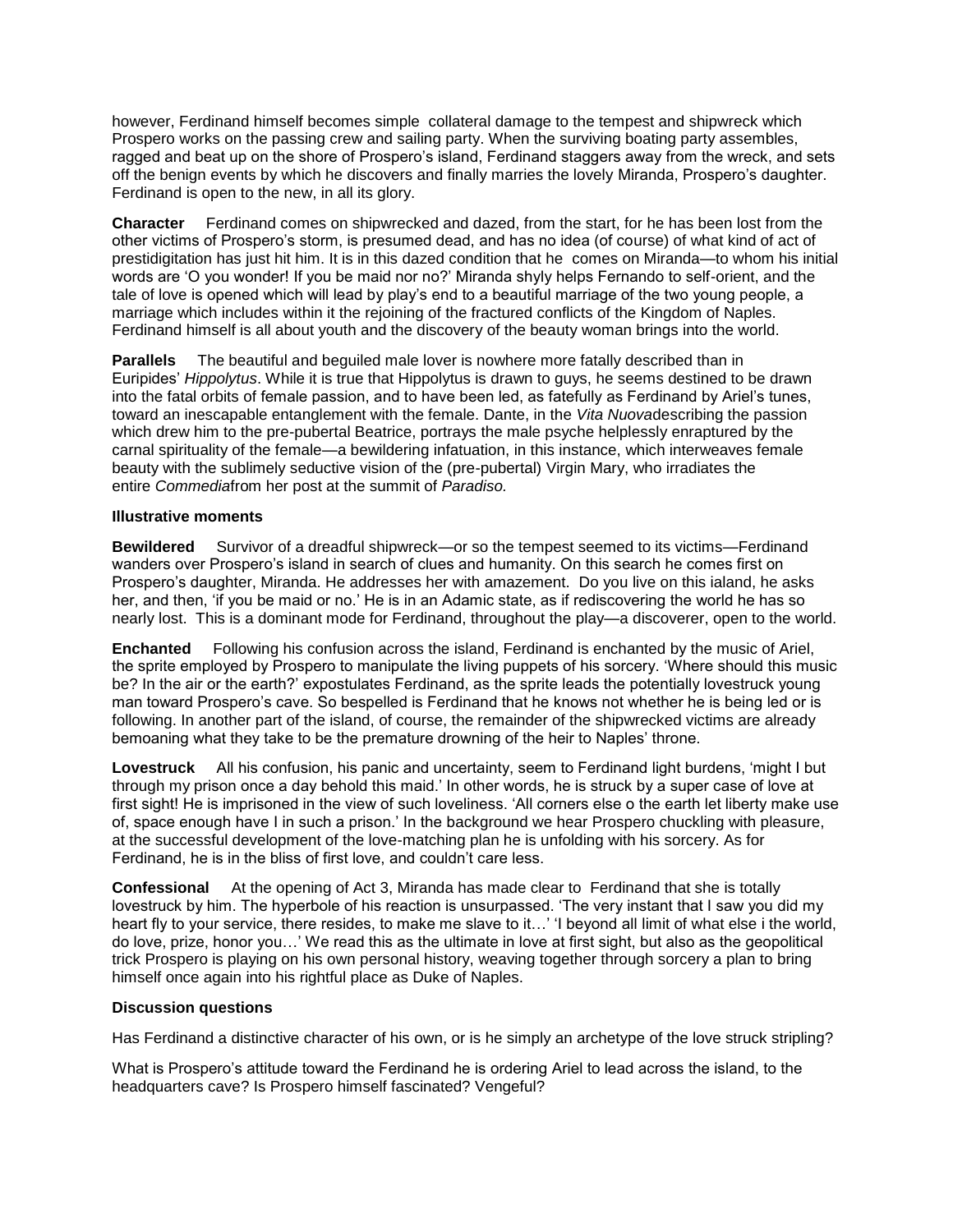What draws Ferdinand to Miranda? While she is seeing her first man, and is understandably astonished, he admits to having been fascinated by other women. What is so special about Miranda?

## MIRANDA (Agreeable)

**Overview** Prior to the tempest itself, which Prospero creates in order to exercise his sorcery, and to begin reclaiming his 'rightful dukedom, ' Prospero and his young daughter Miranda have been the only living mortals on 'the island.' While Prospero is a bookish man, he is fully acquainted with the world and its politics, but Miranda has never had contact with that world, and, as we soon see, still has only a foggy sense of her own identity. She is well aware of her human condition, however, and upon introduction to the first man (male) of her own age, she is blinded by the young man's handsome appearance. Hence the inception of what will be a marriage fruitful for the characters of the entire play.

**Character** Miranda, a young teen ager at the play's outset, is all about curiosity—of who she is and who her father is, and of their present situation. When asked by her father whether she would like to hear her whole story, she replies: 'your tale, sir, would cure deafness.' She is astounded by what she learns, of her noble lineage—in Naples—of her father's banishment. Just as she is to inquire into the tempest which has shaken the island, Prospero turns his attention to the shipwreck itself, and sends her off to a benign sleep. The next amazement to awaken Miranda will be the first sight she has of a guy—a supremely handsome guy in her unpracticed eyes—her age mate Ferdinand, the son of the King of Naples, who has been complicit in the plot to banish Prospero.

**Parallels** In classical literature, especially in Ovid's *Metamorphoses,*love at first sight—the love of Miranda for Ferdinand—is common, and easily packaged into the metaphor of cupid's darts, which strike a passionate wound into the lover. This kind of love at first sight can also strike the isolated individual—as with Narcissus, who in Ovid's account falls directly in love with his own mirror image in the water. In the Renaissance, these ancient conceits were regularly reworked, as by Christopher Marlowe and Shakespeare both of whom formulated the notion 'whoever loved that loved not at first sight?'

### **Illustrative moments**

**Compassionate** When first we meet Prospero and Miranda, we are in the initial shock of the tempest itself. Miranda has no idea that the tempest itself has been an action of sorcery on her father's part, and that in fact no one has been hurt in this fantasy. 'O I have suffered with those that I saw suffer,' she blurts out to her father, who then replies that 'I have done nothing but in care of thee.' What he means, we suppose Miranda cannot imagine. We know that the rescuing of Ferdinand from seeming drowning will be one of the achievements of Prospero, an achievement which will redound to Miranda's benefit.

**Apologetic** As Prospero unfolds, to Miranda, the story of her birth and childhood, and the account of his own widowhood, Miranda is taken with pity for the labors she has laid on her father. When he recounts the way in which he was thrown out of his dukedom, and escaped with his crying baby, Miranda, she cries 'Alack, for pity! I, not remembering how I cried out then, will cry it over again.' So compassionate is the young lady that she begs forgiveness for the childhood faults she committed—as she sees it against her father. 'Alack, what trouble was I then to you!'

**Defensive** When Ferdinand first approaches Prospero, following the magic sounds of Ariel, Prospero mock-threatens Ferdinand with imprisonment as a traitor, and duly notes the sharp defensive tone Miranda takes, in support of this young man she has seen for the first time. 'O dear father, make not too rash a trial of him, for he's gentle and not fearful.' 'Beseech you, father.' Clinging to her father's garments, Miranda begs for clement treatment for this Ferdinand, of whom all she knows is that 'there's nothing ill that dwells in such a temple.' Ferdinand, meanwhile, is firmly bespelled by the magic of Ariel, and cannot protest for himself

**Modest** Prospero teases the beseeching Miranda, saying that the only two male beings she has seen are Caliban and Ferdinand. He adds, teasingly, that most mortal men are as superior to Ferdinand as Ferdinand is to Caliban. Her response is spot on: 'my affections then most humble. I have no ambition to see a godlier man.' Miranda then addresses Ferdinand himself, assuring him that her father is of a generally genial temper, and surely cannot mean what he is saying at the moment. At that Prospero